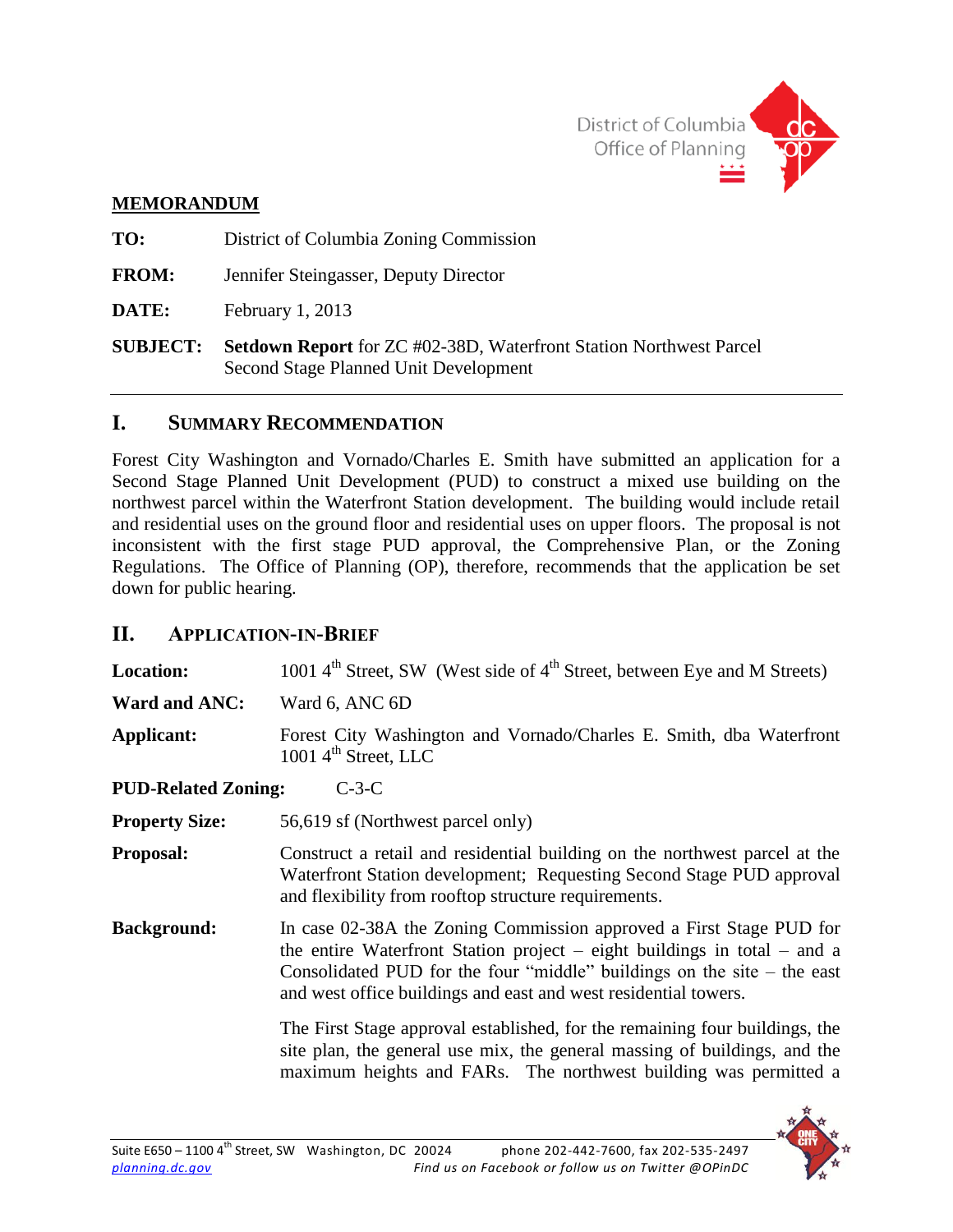Office of Planning Setdown Report ZC #02-38D, Waterfront Station Northwest Parcel February 1, 2013 Page 2 of 14

> height of 114 feet and up to 388,000 square feet of either residential or office development, as well as ground floor retail.

> The Zoning Regulations describe a Second Stage PUD as a detailed review that examines the architecture of the proposed buildings, uses within the buildings, design of open spaces, site circulation, site infrastructure and compliance with the intent and purposes of the PUD process, the Regulations and the First Stage PUD. (§§ 2402.2(b), 2406.12 and 2408)

### **III. SITE AND AREA DESCRIPTION**

The entire Waterfront Station PUD site is shown in the aerial photo below, and the site of the current Second Stage PUD is shown in the dashed outline. The surrounding properties are occupied as follows:

| North | Westminster Presbyterian Church                              |
|-------|--------------------------------------------------------------|
| South | Existing office and residential buildings                    |
| East  | Vacant lot approved for residential and retail               |
| West  | Parking lot (approved for residential in ZC #05-38) and park |



Waterfront Station 2012 aerial photo – Entire PUD in solid outline; Current application in dashed outline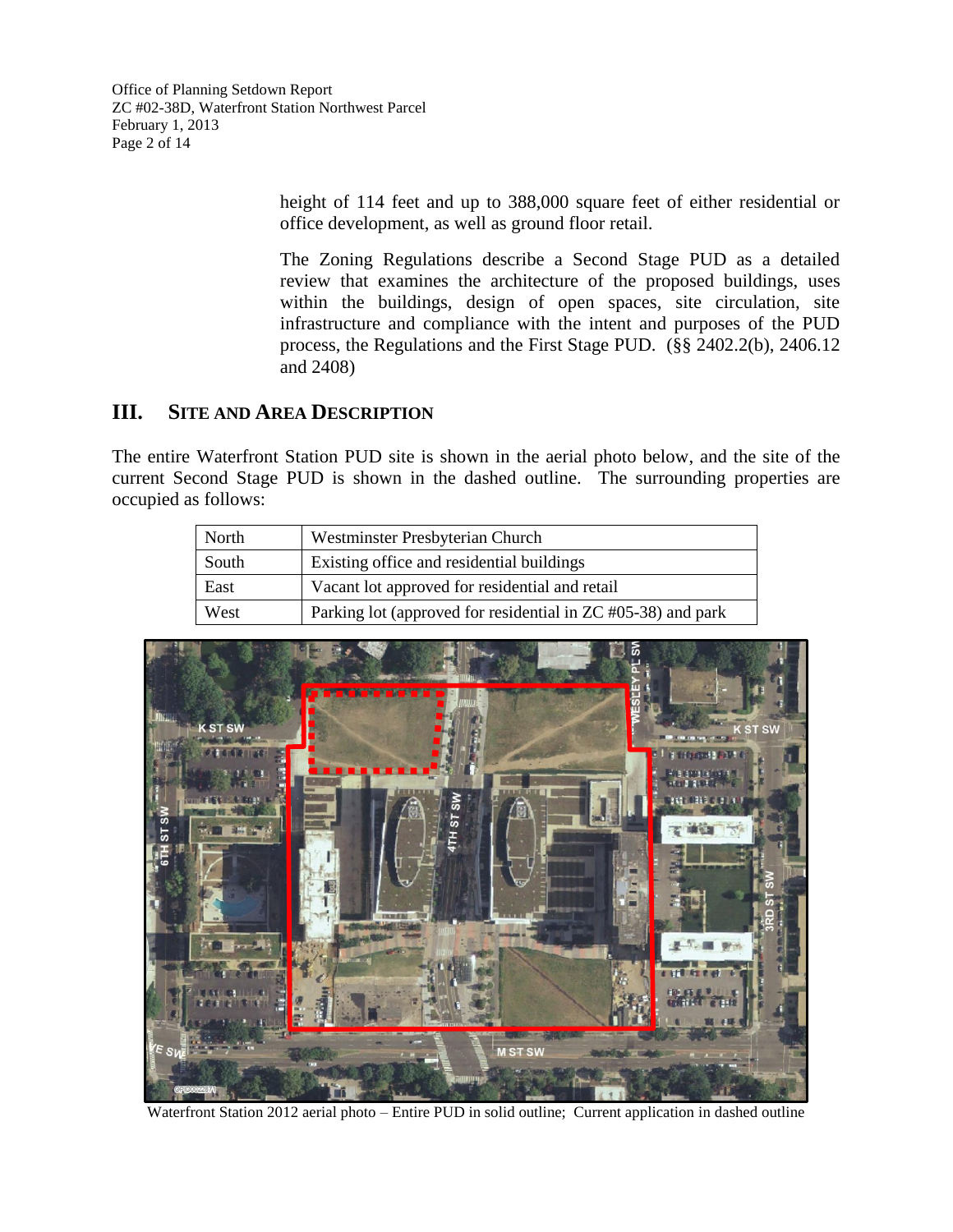Office of Planning Setdown Report ZC #02-38D, Waterfront Station Northwest Parcel February 1, 2013 Page 3 of 14

The entire Waterfront Station PUD was approved for eight buildings. Two office buildings along  $4<sup>th</sup>$  Street have already been constructed, and the two 130 foot tall residential towers are currently being renovated with occupancy planned for 2013. The northeast parcel was approved for a 114 foot tall residential building, and the two M Street parcels would have office buildings, both approved for 127 feet in height. To the west, in case #05-38, the Commission approved two new 112 foot tall buildings to be constructed on the parking lots of the Marina View property fronting on  $6<sup>th</sup>$  Street.

The subject site itself is flat and vacant. It is bordered on the north by a pedestrian allée, a parklike walkway with mature trees and benches, connecting 4<sup>th</sup> Street and Makemie Place. Broad sidewalks line the property on its east and west frontages. To the west of the site an alley extends south from the intersection of Makemie Place and K Street to provide access to loading and parking for the existing residential building; It will eventually connect through to M Street. To the south a driveway from  $4<sup>th</sup>$  Street provides access to parking under the office building.

### **IV. PROJECT DESCRIPTION AND ANALYSIS**

The development of the northwest parcel would consist of an 11 story, 114 foot tall building with retail and residential on the ground floor and residential on the upper floors. Total residential floor area would be 383,845 square feet and retail would total 4,414 square feet. The number of residential units would be about 365.

#### **Site Design and Ground Floor**

A private street would connect  $4<sup>th</sup>$  Street and Makemie Place, parallel to the pedestrian allée. The building would have a "C" shape with the open end facing to the south and containing a residential courtyard at the ground level. The residential lobby would be at the corner of  $4<sup>th</sup>$ Street and the private street. Retail space would be located on 4<sup>th</sup> Street south of the lobby. Both the retail and the residential lobby would use significant amounts of glass in the façade to allow views into and out of the interior spaces. This should help activate the street. The background material at the ground level and for much of the building would be a dark brick.

Residential units on the ground floor would have a townhouse configuration with external entrances facing the private street and Makemie Place, as well as entrances to an internal hallway. These units would have a second story on the "Mezzanine Level". Please refer to Sheets 32 and 33. Most of the townhouse units would have a private outdoor courtyard. OP supports this unit configuration, which would add activity at the street level. OP received from the applicant additional renderings of the courtyards, walls and landscaping that clarify the drawings submitted with the original plan set. The renderings should be included in any future submissions.

#### **Building Appearance**

Upper floors would also feature significant amounts of glass for residential units. The glass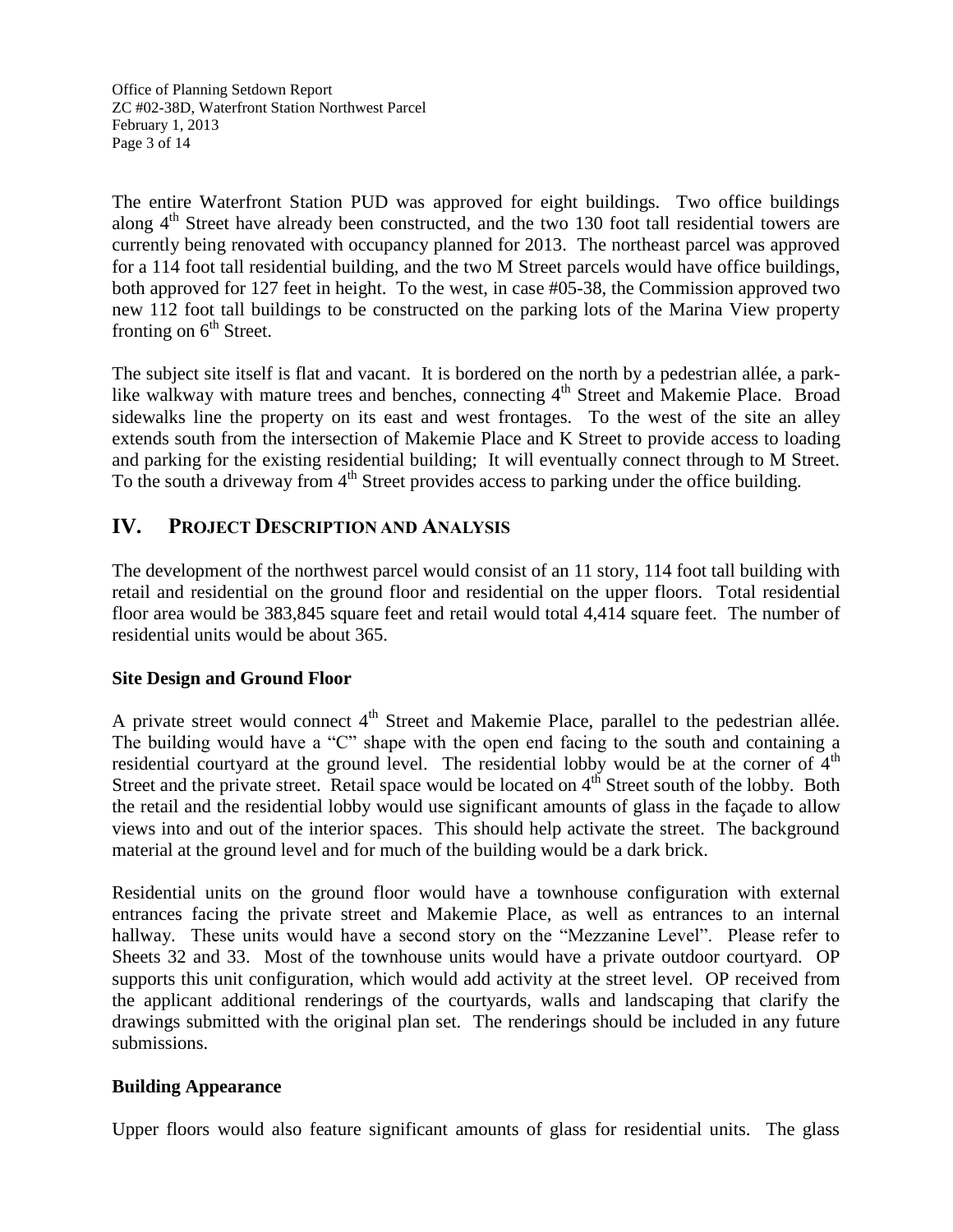Office of Planning Setdown Report ZC #02-38D, Waterfront Station Northwest Parcel February 1, 2013 Page 4 of 14

elements would be repeated in a series of bays facing the private street, with the most prominent feature being a nearly all-glass tower element at the corner of 4<sup>th</sup> Street. The 4<sup>th</sup> Street façade is angled to parallel the line of the street. Many of the units have balconies, which OP supports as a way to provide private outdoor space for residents, and to provide additional eyes on the street. The applicant should examine ways to add balconies to the south side of the building as a way to provide amenity for residents and to reduce energy usage in the summer through shading. Perhaps the most prominent material on the upper stories is described in the plans as terracotta or a red brick. Prior to a public hearing, the applicant should choose between those materials as they have extremely different characters. More information should also be provided about external lighting of the building.

### **Private Street and Tree Protection and Landscaping**

The private street as proposed would be 20 feet wide with two nine foot lanes separated by a two foot "water filtration strip" (Sheet 48). Sheet 53 of the plans shows that a number of the existing trees in that area are proposed to be removed. The applicant should narrow the private street so that more existing trees can be saved on its north side. Also, the street need not have a continuous width for its entire length – it could be more narrow in some places than in others.

OP has also asked the applicant to provide information about the protection of remaining trees during construction. OP recommends that the critical root zones of any remaining trees be completely undisturbed. Sheet 55 shows that the proposed "Limits of Disturbance" would encompass almost all of the existing trees in that area. Construction activity over a tree's critical root zone – such as the movement of heavy equipment or trucks, piling of fill material, or the storage of construction materials – can severely harm or kill a tree. The applicant should also provide a plan for tree replacement should any remaining trees be destroyed during or as a result of construction activities. The trees in this area provide an amenity for the neighborhood and especially for pedestrians on the east-west walkway, and Comprehensive Plan policies support the retention of existing tree canopy.

The applicant should provide more information about the materials used for the street paving. Five large transformer grates would be located in the eastern end of the street and could reduce pedestrian mobility along the street. The applicant should consider adding a sidewalk as a solidsurface area for pedestrians to bypass the grates.

The landscape plan on Sheet 48 indicates that ginkgo trees could be used as shade trees. The applicant should either change species or commit to only plant male trees, which do not produce malodorous berries. The landscaped area between the building and private street is located over the underground garage; OP has asked the applicant to confirm the size of trees when planted, and that there would be enough soil volume for trees to reach maturity.

#### **Parking and Loading**

Vehicular parking and loading for the building would be accessed from the private alley on the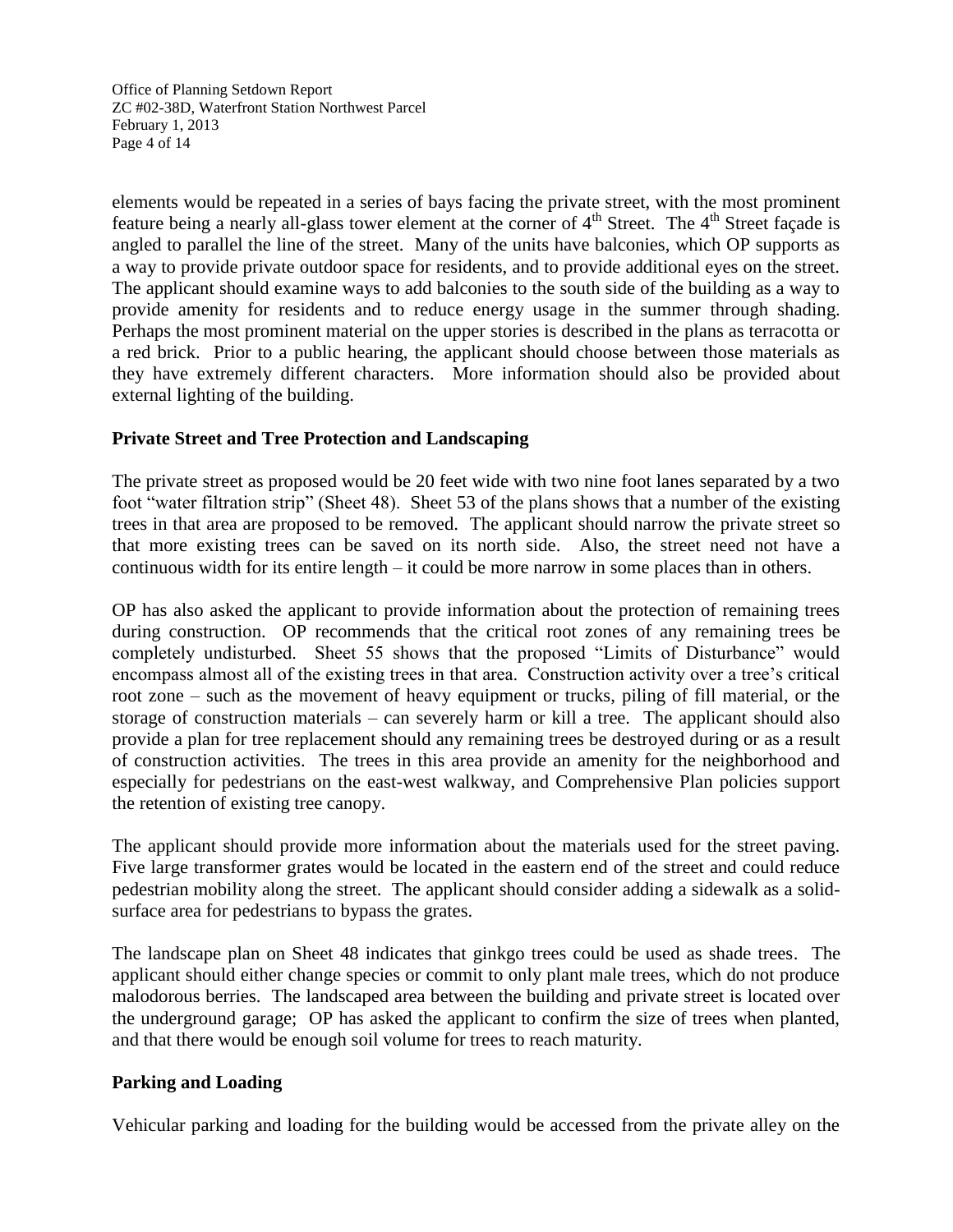Office of Planning Setdown Report ZC #02-38D, Waterfront Station Northwest Parcel February 1, 2013 Page 5 of 14

west of the property. Two thirty-foot loading berths would be provided for the proposed residential building. 223 parking spaces would be provided for the 365 residential units, for a ratio of 0.6 spaces per unit. OP appreciates the commitment to provide about 55 bicycle parking spaces for the building (Written Statement, Attachment D, #4), but the garage plans should be revised to show the location of the bike parking.

Overall, OP supports the design for the northwest parcel, which would positively add to the character and activity of  $4^{\text{th}}$  Street, the Waterfront Station project, and the immediate neighborhood.

### **V. COMPREHENSIVE PLAN**

The Commission found during its review of the first stage PUD that the Waterfront Station project is not inconsistent with the Comprehensive Plan. OP finds that the current second stage PUD application is consistent with the first stage as approved and does not detract from project's correlation with the tenets of the Plan.

The application is also consistent with major policies from various elements of the Comprehensive Plan, including the Land Use; Transportation; Housing; Economic Development; Parks, Recreation and Open Space; and Lower Anacostia Waterfront / Near Southwest Area Elements. The design could more adequately meet the Environmental Protection element policies that encourage tree conservation and protection. For a complete analysis of the project against relevant planning policies, please refer to Attachment 1.

### **VI. ZONING**

In the first stage PUD, the Commission approved PUD-related zoning of C-3-C for entire project site. Also in the first stage PUD, the Commission approved a height of 114 feet for the northwest building and established that the northwest building could be either residential or office use with ground floor retail. The current proposal is consistent with the previous approval in the first stage PUD.

The current second stage application requests flexibility from the specific zoning regulations listed below. A summary of each area of relief is given and OP will provide a complete analysis of the requested flexibility at the time of the public hearing.

### **1. Roof Structure Setback Requirements (§ 411)**

The application requests flexibility for the setback of the mechanical penthouses from the interior courtyard of the building. The 18'6" tall penthouse is set back between approximately four and seven feet from the edge of the roof. The applicant should provide more information about the need for mechanical space on the roof. Please refer to Sheet 39. Conforming setbacks are provide on the other sides of the building.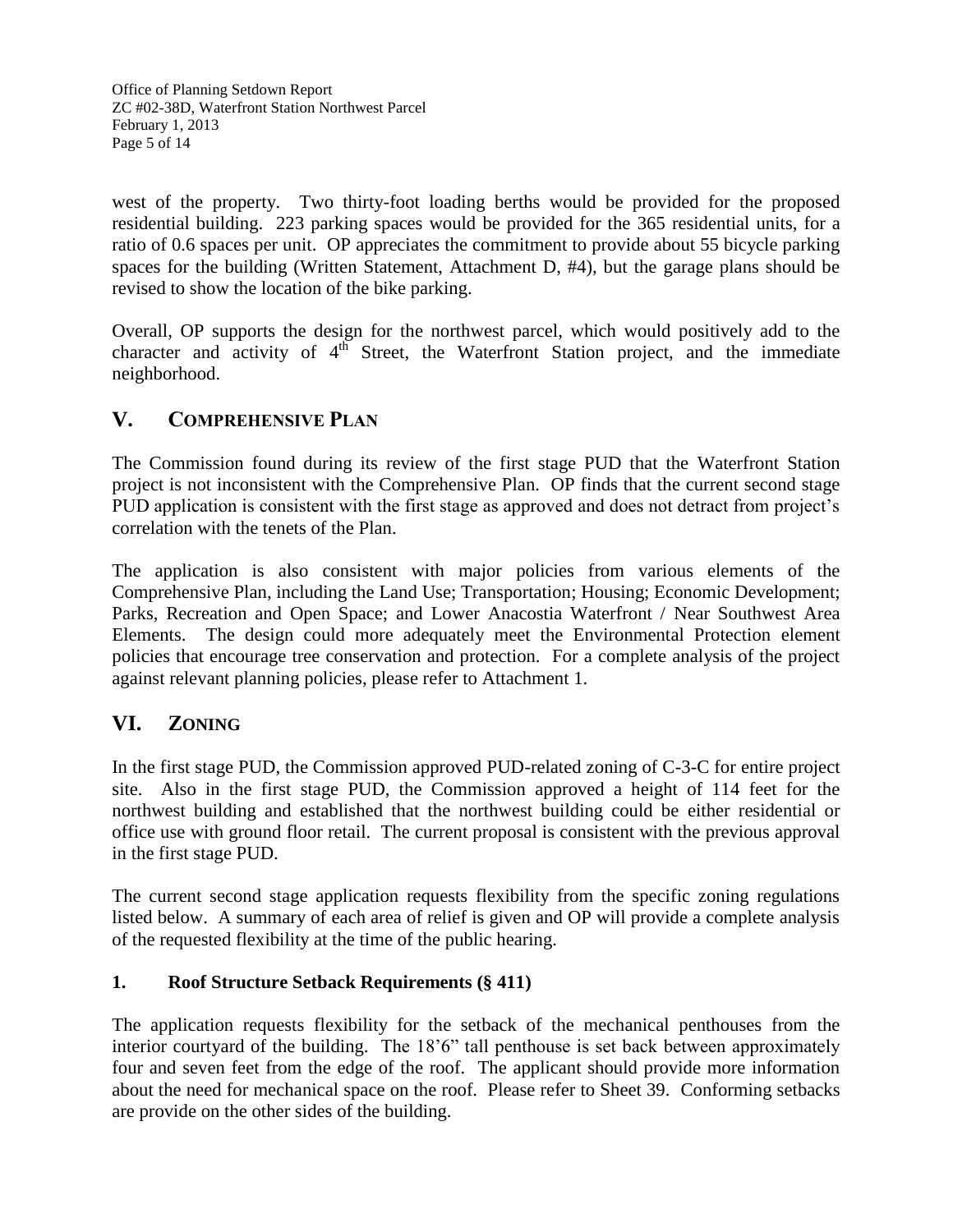Office of Planning Setdown Report ZC #02-38D, Waterfront Station Northwest Parcel February 1, 2013 Page 6 of 14

### **2. Roof Structures of Unequal Heights (§ 411)**

The application requests flexibility from the provision requiring equal height for all roof structure walls. In this case several different heights are requested, which, according to the application, would "create a roof structure that is as low and unobtrusive as possible (Written Statement, p. 8).

### **3. Other Minor Flexibility**

The application also requests other minor flexibility that is often included as part of PUD applications. This includes the ability to vary interior components; vary the exact selection of exterior materials; vary landscaping materials; and make minor refinements to exterior details (Written Statement, pp. 11-12).

### **VII. PURPOSE AND EVALUATION STANDARDS OF A PUD**

The purpose and standards for Planned Unit Developments are outlined in 11 DCMR, Chapter 24. The PUD process is "designed to encourage high quality developments that provide public benefits." Through the flexibility of the PUD process, a development that provides amenity to the surrounding neighborhood can be achieved.

The applicant is requesting approval of a second stage PUD. The PUD standards state that the "impact of the project on the surrounding area and upon the operations of city services and facilities shall not be unacceptable, but shall instead be found to be either favorable, capable of being mitigated, or acceptable given the quality of public benefits in the project" (§2403.3). Based on comments to be supplied by referral agencies, OP will provide at the time of the public hearing an analysis of the project's impact on city services.

### **VIII. PUBLIC BENEFITS AND AMENITIES**

Sections 2403.5 – 2403.13 of the Zoning Regulations discuss the definition and evaluation of public benefits and amenities. In its review of a PUD application, §2403.8 states that "the Commission shall judge, balance, and reconcile the relative value of the project amenities and public benefits offered, the degree of development incentives requested, and any potential adverse effects according to the specific circumstances of the case." Sections 2403.9 and 2403.10 state that a project must be acceptable in all the listed proffer categories, and must be superior in many. To assist in the evaluation, the applicant is required to describe amenities and benefits, and to "show how the public benefits offered are superior in quality and quantity to typical development of the type proposed…" (§2403.12).

The first stage PUD included a number of benefits for the entire project, some of which have already been implemented. The project benefits include:

1. Efficient Land Utilization – redevelopment of an underutilized site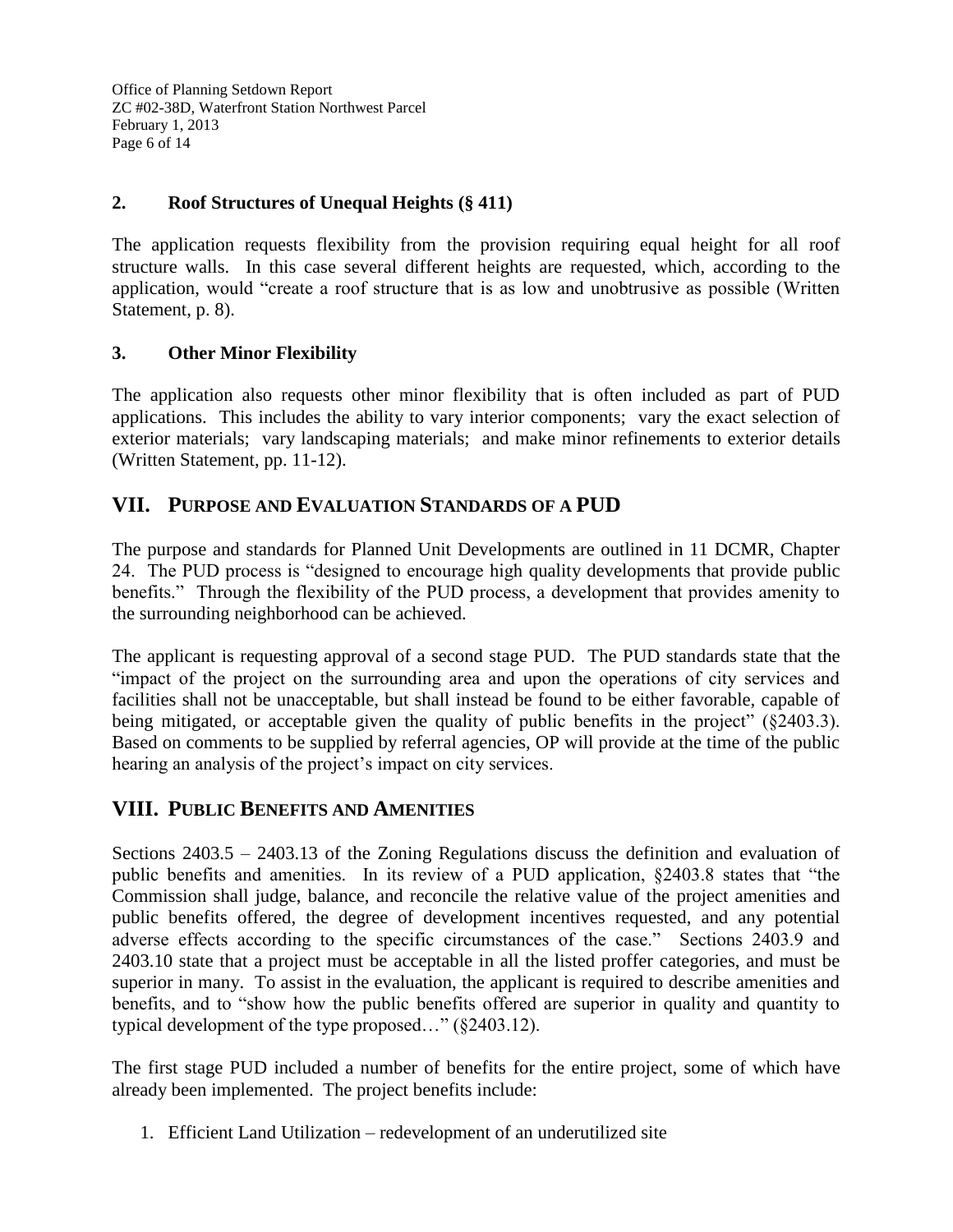Office of Planning Setdown Report ZC #02-38D, Waterfront Station Northwest Parcel February 1, 2013 Page 7 of 14

- 2. Urban Design reopening of  $4<sup>th</sup>$  Street; creation of a town center and walkable streetscape; creation of public open space; provision of at least 110,000 square feet of retail, including a new grocery store
- 3. Affordable Housing a total of about 160,000 square feet of affordable housing (note that the northwest building was exempted from providing affordable units)
- 4. Local Retail Commitment to try to lease 12,500 square feet of space to local retailers
- 5. First Source and CBE agreements
- 6. Maintenance of Public Park
- 7. Community Meeting Space
- 8. Green Design Please refer to Attachment D of the applicant's written statement; In order to facilitate analysis of the green features of the project, the applicant should provide, prior to a public hearing on this case, a LEED scorecard evaluation of the design.

The Commission found that the proffered benefits were commensurate with the amount of flexibility sought through the PUD, including that requested for the northwest building. These benefits will continue to be implemented with the construction proposed by the current application. The Office of Planning feels that the information regarding benefits is sufficient for setdown, and that implementation of the benefits is consistent with the previous PUD approval.

### **IX. AGENCY REFERRALS**

If this application is set down for a public hearing, the Office of Planning will consult with the following government agencies for review and comment:

- Department of the Environment (DDOE);
- Department of Transportation (DDOT);
- Department of Housing and Community Development (DHCD);
- Department of Employment Services (DOES);
- Department of Parks and Recreation (DPR);
- Department of Public Works (DPW);
- DC Public Schools (DCPS);
- Fire and Emergency Medical Services Department (FEMS);
- Metropolitan Police Department (MPD); and
- DC Water.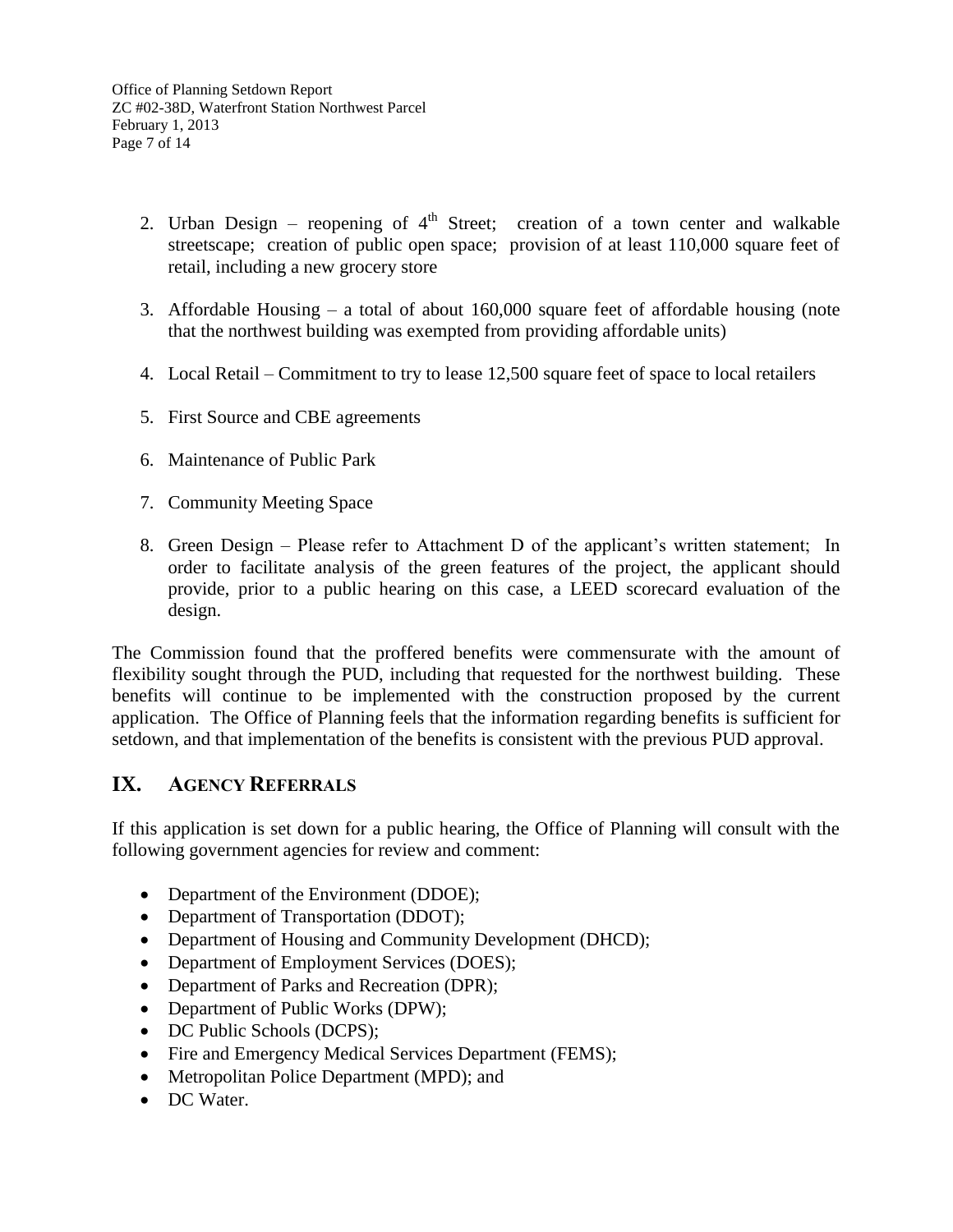Office of Planning Setdown Report ZC #02-38D, Waterfront Station Northwest Parcel February 1, 2013 Page 8 of 14

# **X. COMMUNITY COMMENTS**

The site is located in ANC 6D. As of this writing OP has not received any comments from the community.

## **XI. SUMMARY OF OP COMMENTS**

OP supports the overall design for the northwest parcel and feels that it will contribute positively to pedestrian activity and the overall vitality and mix of uses of the Waterfront Station project. The proposal is in conformance with the First Stage PUD and is not inconsistent with the Comprehensive Plan, so OP therefore recommends setdown of the application. The following summarizes OP comments from this report, all of which can be addressed prior to a public hearing.

| <b>OP</b> Comment                                                                                                                        | Planning and / or Zoning Rationale                                                                                                                                                                                                                                                    |
|------------------------------------------------------------------------------------------------------------------------------------------|---------------------------------------------------------------------------------------------------------------------------------------------------------------------------------------------------------------------------------------------------------------------------------------|
| Submit to the record additional renderings of the<br>ground level private courtyards.                                                    | Renderings will help the Commission fully evaluate<br>the design of the ground level, including layout and<br>materials.                                                                                                                                                              |
| Examine ways to add balconies to the south side of<br>the building.                                                                      | Balconies would provide private outdoor space for<br>residents and would reduce energy usage in the<br>summer through shading.                                                                                                                                                        |
| Choose between terracotta and red brick for the<br>material used on the upper floors of the building.                                    | The two materials have very different character and<br>selecting one will help the Commission and staff<br>understand the appearance of the building.                                                                                                                                 |
| Provide more information about external lighting<br>for the entire building.                                                             | External lighting for the building will determine<br>how it is viewed at night from the surrounding<br>neighborhood.                                                                                                                                                                  |
| Narrow or examine alternative configurations for<br>the private street.                                                                  | Narrowing the private street would potentially save<br>additional<br>existing<br>mature<br>The<br>trees.<br>Comprehensive Plan supports the preservation of<br>tree canopy. Please refer to the Environmental<br>Protection Element policies found in Attachment 1<br>of this report. |
| Provide a tree protection plan for use during<br>construction.                                                                           | Construction activity over a tree's critical root zone<br>- such as the movement of heavy equipment or<br>trucks, piling of fill material, or the storage of<br>construction materials - can severely harm or kill a<br>tree.                                                         |
| Provide a tree replacement plan.                                                                                                         | Activities that do not follow the tree protection plan<br>could destroy a tree during construction or damage<br>it so that it dies after construction.<br>Any trees<br>accidentally destroyed should be replaced.                                                                     |
| Provide more information about materials used in<br>the private street. Consider adding a sidewalk in the<br>vicinity of utility grates. | Additional information will help the Commission<br>and staff fully evaluate the proposal. The street will<br>be used by pedestrians, and the concentration of<br>utility grates may make passage more difficult for                                                                   |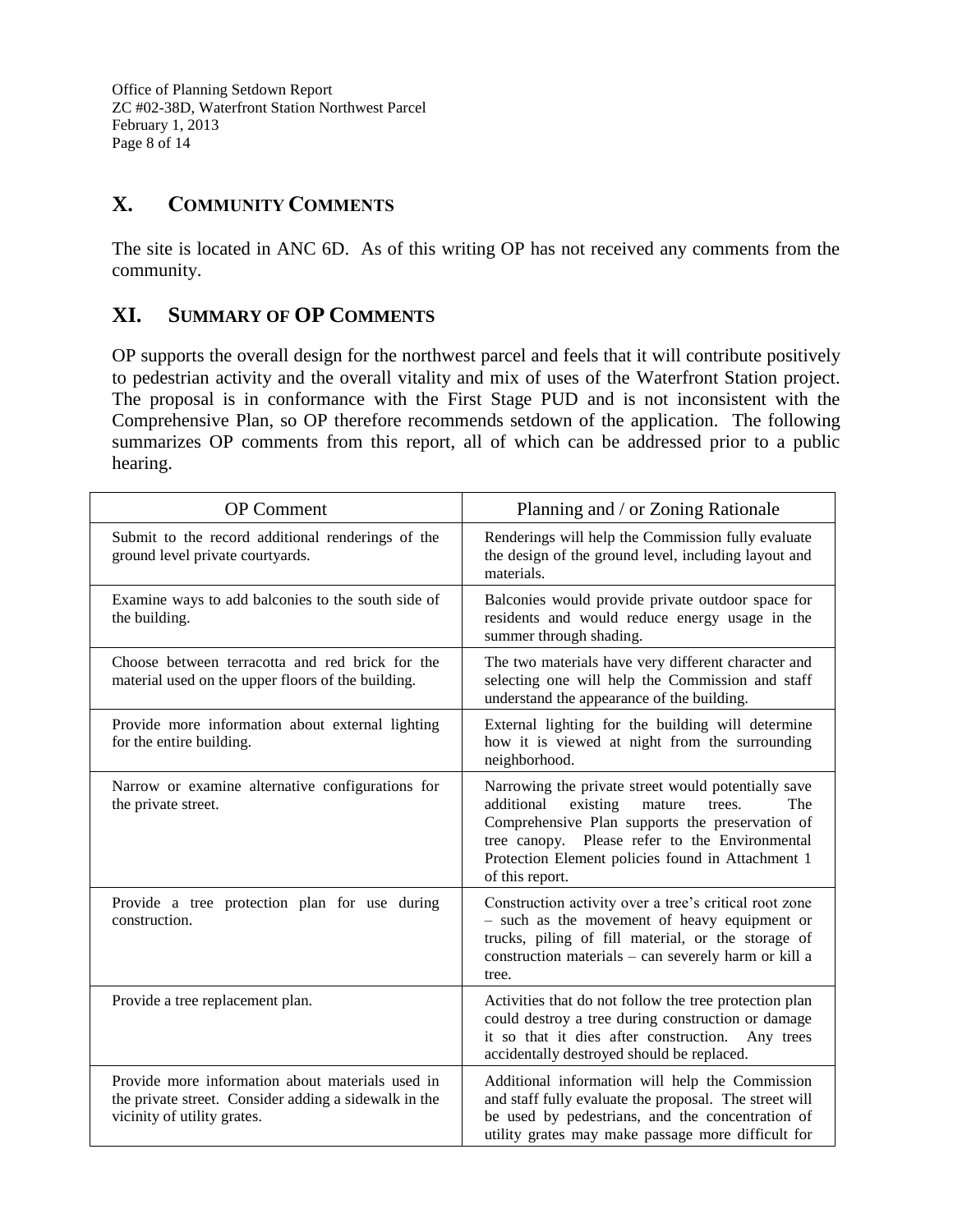Office of Planning Setdown Report ZC #02-38D, Waterfront Station Northwest Parcel February 1, 2013 Page 9 of 14

|                                                                              | heeled shoes.                                                                                                                                                                                                                                                                        |
|------------------------------------------------------------------------------|--------------------------------------------------------------------------------------------------------------------------------------------------------------------------------------------------------------------------------------------------------------------------------------|
| Provide more information about landscaping – tree<br>species and soil volume | Appropriate shade trees will enhance the pedestrian<br>experience, while female gingko trees would detract<br>from the appeal of this area. Sufficient soil volume<br>is necessary to ensure trees grow to full maturity<br>and provide maximum benefit as described in the<br>Plan. |
| Revise plans to show bike parking.                                           | This building would be located in a very bikeable<br>location, and adequate access to bike parking will<br>encourage bicycle use by residents.                                                                                                                                       |

# **XII. ATTACHMENT**

- 1. Comprehensive Plan Analysis<br>A. Guiding Principles
	- A. Guiding Principles<br>B. Plan Policies
	- B. Plan Policies<br>C. Land Use Ma
	- Land Use Maps

JS/mrj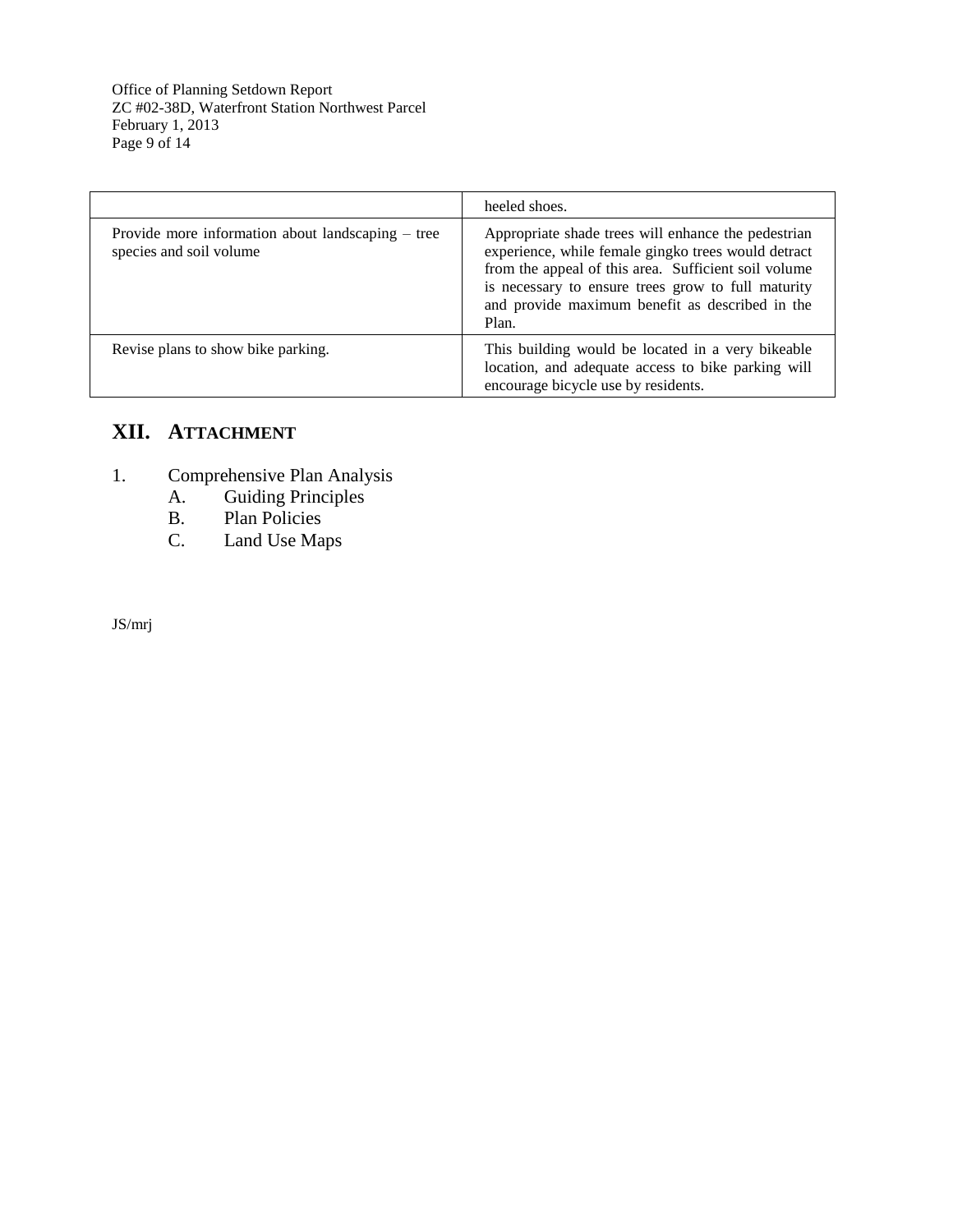Office of Planning Setdown Report ZC #02-38D, Waterfront Station Northwest Parcel February 1, 2013 Page 10 of 14

### **Attachment 1 Comprehensive Plan Analysis**

### **A. GUIDING PRINCIPLES**

The proposal would further the following Guiding Principles of the Comprehensive Plan, as outlined and detailed in Chapter 2, the Framework Element:

- (1) Change in the District of Columbia is both inevitable and desirable. The key is to manage change in ways that protect the positive aspects of life in the city and reduce negatives such as poverty, crime, and homelessness. 217.1
- (5) Much of the growth that is forecast during the next 20 years is expected to occur on large sites that are currently isolated from the rest of the city. Rather than letting these sites develop as gated or self-contained communities, they should become part of the city's urban fabric through the continuation of street patterns, open space corridors and compatible development patterns where they meet existing neighborhoods… 217.5
- (6) Redevelopment and infill opportunities along corridors and near transit stations will be an important component of reinvigorating and enhancing our neighborhoods. Development on such sites must not compromise the integrity of stable neighborhoods and must be designed to respect the broader community context. Adequate infrastructure capacity should be ensured as growth occurs. 217.6
- (7) Growth in the District benefits not only District residents, but the region as well. By accommodating a larger number of jobs and residents, we can create the critical mass needed to support new services, sustain public transit, and improve regional environmental quality. 217.7
- (26) Transportation facilities, including streets, bridges, transit, sidewalks, and paths, provide access to land and they provide mobility for residents and others. Investments in the transportation network must be balanced to serve local access needs for pedestrians, bicyclists, transit users, autos and delivery trucks as well as the needs of residents and others to move around and through the city. 220.2

### **B. PLAN POLICIES**

The application is also consistent with major policies from various elements of the Comprehensive Plan, including the Land Use; Transportation; Housing; Economic Development; Parks, Recreation and Open Space; and Lower Anacostia Waterfront / Near Southwest Area Elements. The design could more adequately meet the Environmental Protection element policies that encourage tree conservation and protection.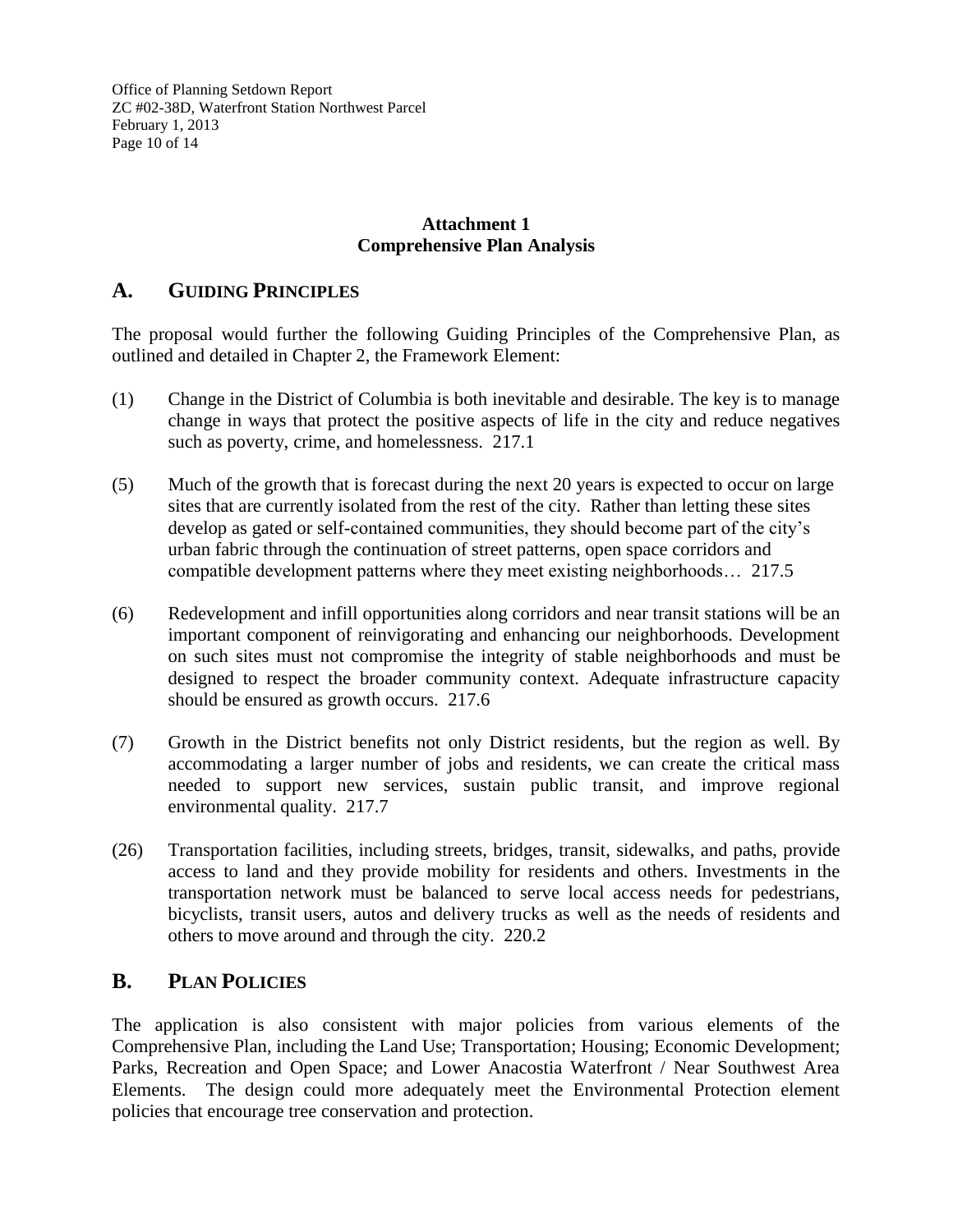Office of Planning Setdown Report ZC #02-38D, Waterfront Station Northwest Parcel February 1, 2013 Page 11 of 14

### **Chapter 3 Land Use Element**

#### Policy LU-1.2.1: Reuse of Large Publicly-Owned Sites

Recognize the potential for large, government-owned properties to supply needed community services, create local housing and employment opportunities, remove barriers between neighborhoods, provide large and significant new parks, enhance waterfront access, and improve and stabilize the city's neighborhoods. 305.6

Policy LU-1.2.2: Mix of Uses on Large Sites

Ensure that the mix of new uses on large redeveloped sites is compatible with adjacent uses and provides benefits to surrounding neighborhoods and to the city as a whole. The particular mix of uses on any given site should be generally indicated on the Comprehensive Plan Future Land Use Map and more fully described in the Comprehensive Plan Area Elements. Zoning on such sites should be compatible with adjacent uses. 305.7

§ 306.4 The District's Metrorail stations include 15 stations within the Central Employment Area and 25 "neighborhood" stations (see Map 3.5). Looking forward, certain principles should be applied in the management of land around all of the District's neighborhood stations. These include:

- A preference for mixed residential and commercial uses rather than single purpose uses, particularly a preference for housing above ground floor retail uses
- A preference for diverse housing types, including both market-rate and affordable units and housing for seniors and others with mobility impairments
- A priority on attractive, pedestrian-friendly design and a de-emphasis on autooriented uses and surface parking
- Provision of well-designed, well-programmed, and well-maintained public open spaces
- A "stepping down" of densities with distance away from each station, protecting lower density uses in the vicinity
- Convenient and comfortable connections to the bus system, thereby expanding access to the stations and increasing Metro's ability to serve all parts of the city
- A high level of pedestrian and bicycle connectivity between the stations and the neighborhoods around them

§ 306.8 To avoid adverse effects on low and moderate density neighborhoods, most transit-oriented development should be accommodated on commercially zoned land. Possible rezoning of such land in a manner that is consistent with the Future Land Use Map and related corridor plans should be considered.

#### Policy LU-1.3.1: Station Areas as Neighborhood Centers

Encourage the development of Metro stations as anchors for economic and civic development in locations that currently lack adequate neighborhood shopping opportunities and employment. The establishment and growth of mixed use centers at Metrorail stations should be supported as a way to reduce automobile congestion, improve air quality, increase jobs, provide a range of retail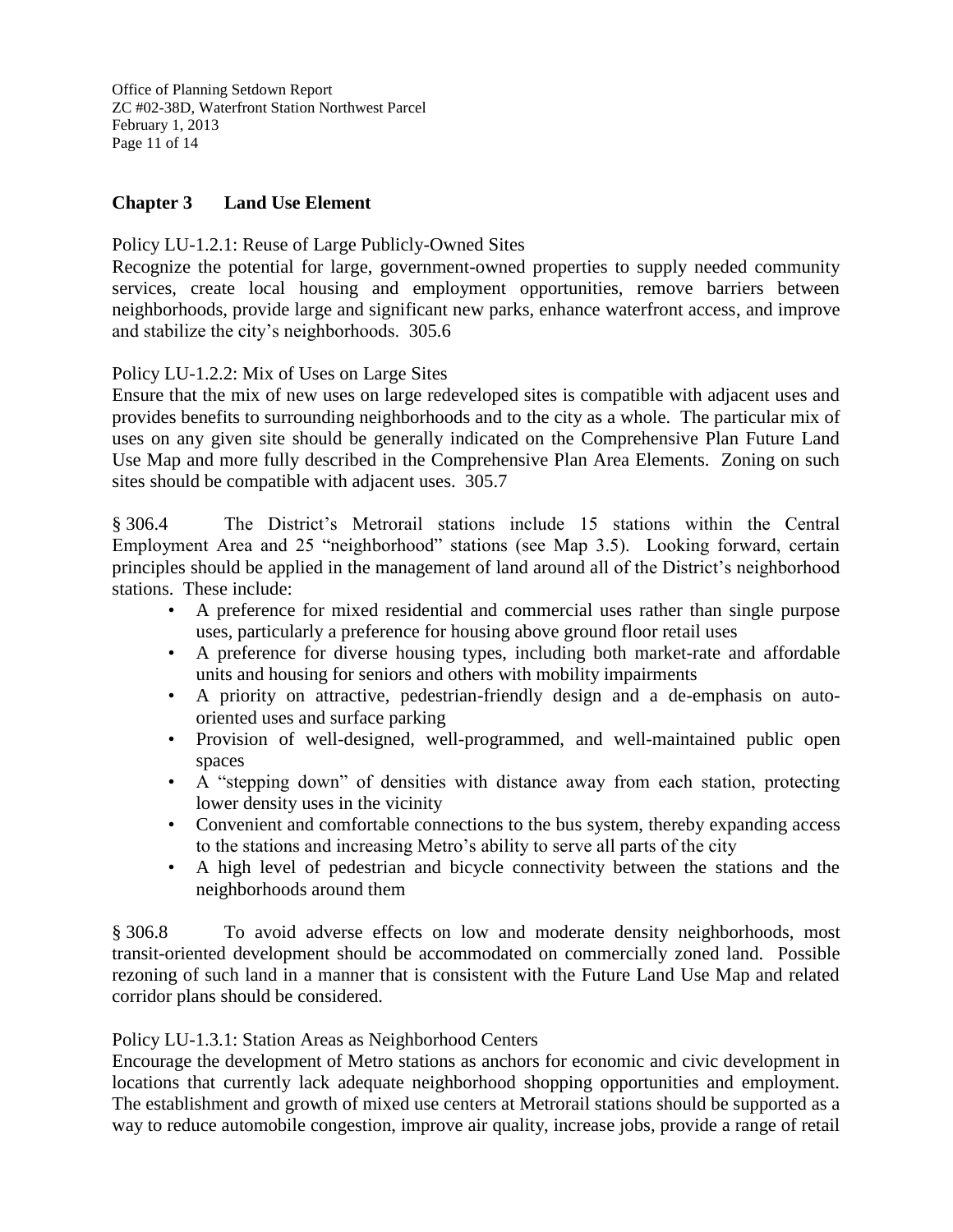Office of Planning Setdown Report ZC #02-38D, Waterfront Station Northwest Parcel February 1, 2013 Page 12 of 14

goods and services, reduce reliance on the automobile, enhance neighborhood stability, create a stronger sense of place, provide civic gathering places, and capitalize on the development and public transportation opportunities which the stations provide. This policy should not be interpreted to outweigh other land use policies which call for neighborhood conservation. Each Metro station area is unique and must be treated as such in planning and development decisions. The Future Land Use Map expresses the desired intensity and mix of uses around each station, and the Area Elements (and in some cases Small Area Plans) provide more detailed direction for each station area. 306.10

### Policy LU-1.3.2: Development Around Metrorail Stations

Concentrate redevelopment efforts on those Metrorail station areas which offer the greatest opportunities for infill development and growth, particularly stations in areas with weak market demand, or with large amounts of vacant or poorly utilized land in the vicinity of the station entrance. Ensure that development above and around such stations emphasizes land uses and building forms which minimize the necessity of automobile use and maximize transit ridership while reflecting the design capacity of each station and respecting the character and needs of the surrounding areas. 306.11

### Policy LU-1.4.2: Long-Term Vacant Sites

Facilitate the reuse of vacant lots that have historically been difficult to develop due to infrastructure or access problems, inadequate lot dimensions, fragmented or absentee ownership, or other constraints. 307.5

#### **Chapter 4 Transportation Element**

§ 403.1 …Coordinating transportation and land use decisions is critical to making the best use of infrastructure and finite land resources… The balance between housing and jobs plays a clear role in travel patterns. In general, the demands on our transportation system are reduced when homes are located close to places of employment and shopping. People spend less time traveling and overall quality of life may be improved. The transportation system as a whole benefits when more compact residential and employment areas are situated along major transit routes. Travel times are reduced and there is better use of public transportation investments.

#### Policy T-1.1.5: Joint Development

Attract new riders to the transit system by fostering transit-supportive commercial and residential joint development projects on Washington Metropolitan Area Transit Authority (WMATA) owned or controlled land and on private properties adjacent to Metrorail stations. 403.11

#### Policy T-1.2.3: Discouraging Auto-Oriented Uses

Discourage certain uses, like "drive-through" businesses or stores with large surface parking lots, along key boulevards and pedestrian streets, and minimize the number of curb cuts in new developments. Curb cuts and multiple vehicle access points break-up the sidewalk, reduce pedestrian safety, and detract from pedestrian-oriented retail and residential areas. 404.8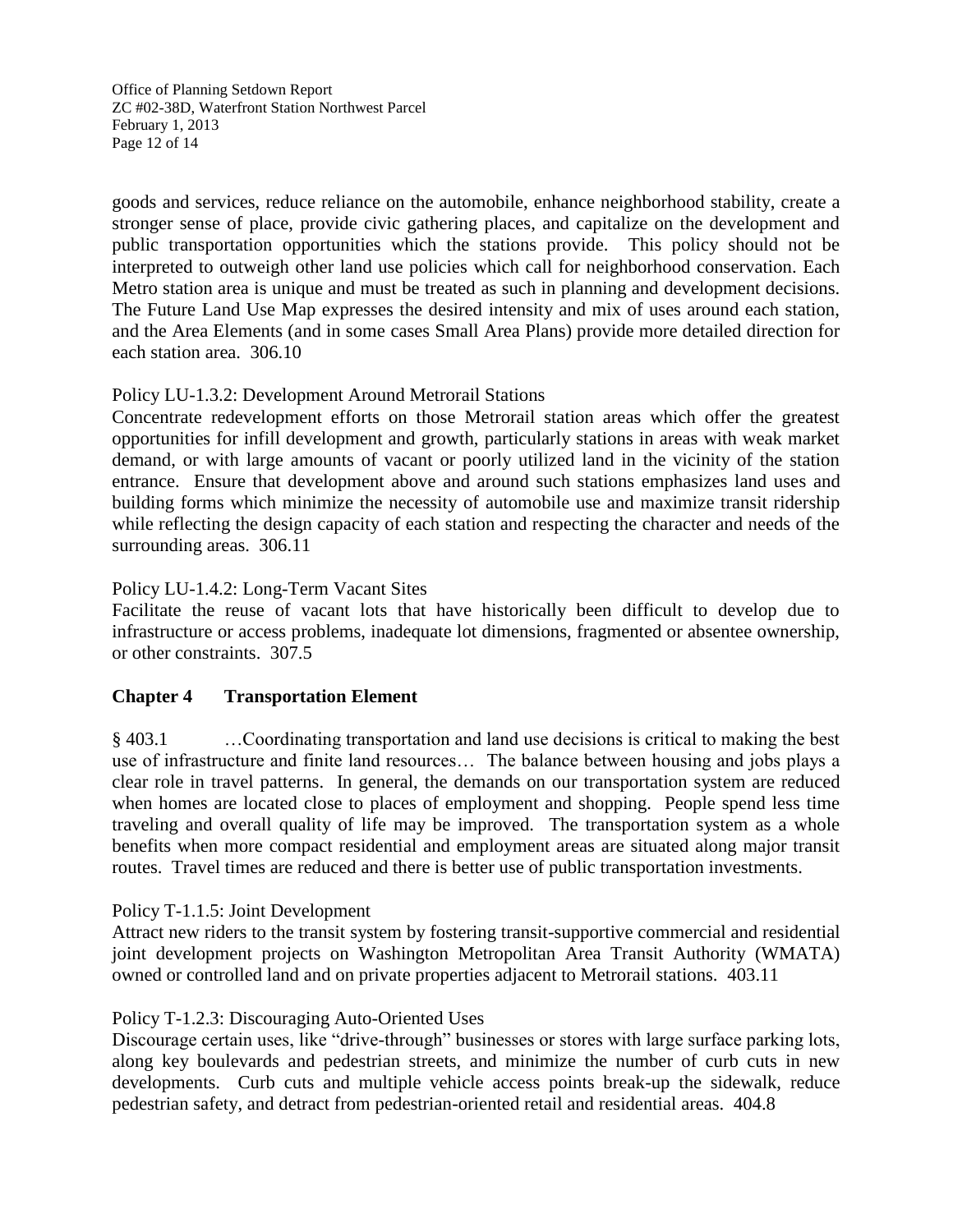Office of Planning Setdown Report ZC #02-38D, Waterfront Station Northwest Parcel February 1, 2013 Page 13 of 14

Policy T-2.4.1: Pedestrian Network

Develop, maintain, and improve pedestrian facilities. Improve the city's sidewalk system to form a network that links residents across the city. 410.5

Policy T-2.4.2: Pedestrian Safety

Improve safety and security at key pedestrian nodes throughout the city. Use a variety of techniques to improve pedestrian safety, including textured or clearly marked and raised pedestrian crossings, pedestrian-actuated signal push buttons, and pedestrian count-down signals. 410.6

### **Chapter 5 Housing Element**

Policy H-1.1.3: Balanced Growth

Strongly encourage the development of new housing on surplus, vacant and underutilized land in all parts of the city. Ensure that a sufficient supply of land is planned and zoned to enable the city to meet its long-term housing needs, including the need for low- and moderate-density single family homes as well as the need for higher-density housing. 503.4

### **Chapter 6 Environmental Protection Element**

Policy E-1.1.1: Street Tree Planting and Maintenance

Plant and maintain street trees in all parts of the city, particularly in areas where existing tree cover has been reduced over the last 30 years. Recognize the importance of trees in providing shade, reducing energy costs, improving air and water quality, providing urban habitat, absorbing noise, and creating economic and aesthetic value in the District's neighborhoods. 603.4

Policy E-1.1.3: Landscaping

Encourage the use of landscaping to beautify the city, enhance streets and public spaces, reduce stormwater runoff, and create a stronger sense of character and identity. 603.7

#### Policy E-3.1.2: Using Landscaping and Green Roofs to Reduce Runoff

Promote an increase in tree planting and landscaping to reduce stormwater runoff, including the expanded use of green roofs in new construction and adaptive reuse, and the application of tree and landscaping standards for parking lots and other large paved surfaces. 613.3

Policy E-3.2.1: Support for Green Building

Encourage the use of green building methods in new construction and rehabilitation projects, and develop green building methods for operation and maintenance activities. 614.2

### **Chapter 7 Economic Development Element**

Policy ED-2.2.3: Neighborhood Shopping

Create additional shopping opportunities in Washington's neighborhood commercial districts to better meet the demand for basic goods and services. Reuse of vacant buildings in these districts